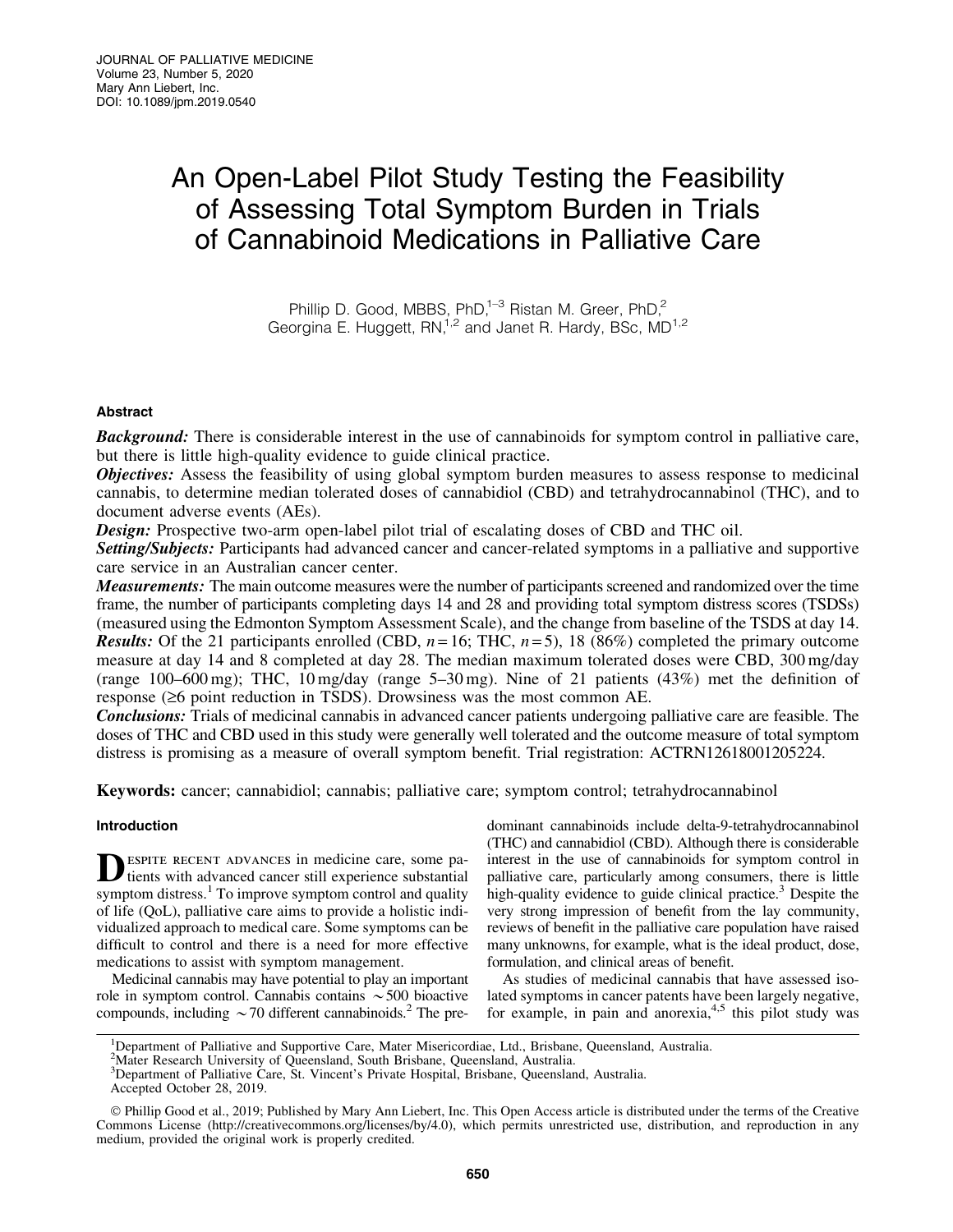#### OPEN-LABEL STUDY OF CANNABINOID MEDICATIONS 651

designed to determine the feasibility of assessing symptom burden as a whole, aiming to capture the perceived improvement in general well-being reported anecdotally by many patients who have used cannabis.<sup>6,7</sup> Symptom burden was measured by using the Edmonton Symptom Assessment Scale (ESAS).<sup>8</sup>

In this feasibility study, both CBD and THC were piloted as single agents before definitive randomized placebo controlled trials of various medicinal cannabis products. Secondary outcomes included dose tolerance, efficacy, patientperceived benefit, and adverse events (AEs).

# Methods

This is a prospective two-arm open label trial of escalating doses of CBD and THC oil (ACTRN12618001220257). Limited supplies of both approved CBD and THC from companies prepared to support cannabis research restricted number of participants. The choice of study drug was at the discretion of the patient and investigator based on factors including patient preference, product availability, and government regulations prohibiting driving on THC. The study was approved by the Mater Human Research Ethics Committee (HREC/18/MHS/83).

#### Population

Patients with advanced cancer and cancer-related symptoms were recruited from the palliative and supportive care service within Mater Health Services in Brisbane. All participants were receiving standard palliative care,<sup>9</sup> and their current medications were continued and modified according to clinical need. Participants were reviewed each week in an outpatient clinic, assessed for response and AEs, and provided with a new medication supply if appropriate.

#### Inclusion criteria

Patients aged >25 years with advanced cancer (metastatic or locally advanced solid tumors or advanced hematological malignancies) who had been referred or known to the palliative care team, who had an ESAS total symptom distress score (TSDS)  $\geq$ 10 and at least one individual ESAS score  $\geq$ 3, a performance status AKPS (Australia-modified Karnofsky Scale score) of  $\geq 30$  or above, and agreed to use no other cannabis-based product/s for the duration of the trial were eligible.

# Exclusion criteria

Patients were excluded if they had a history of hypersensitivity to any cannabinoid, unstable untreated cardiovascular disease, severe hepatic or renal impairment, a history of psychiatric disorders, cognitive impairment, known substance use disorder, or a history suggesting that drug diversion may be a risk. Patients could not have participated in a trial of a new clinical entity within the past 28 days, nor had treatment with a new specific anticancer agent within the previous 21 days or radiation therapy within 7 days.

# Medications

Patients were allocated to either of two arms: Arm 1— CBD (CBD 100 mg/mL) oral oily solution—dose range 50 to 600 mg/day, Arm 2—THC (Delta-9-THC 10 mg/mL) oral oily solution—dose range 2.5 to 30 mg/day. The good manufacturing practice approved products GD Cann-C© and Cann-T© were supplied by GD Pharma who had no role in the design of the trial nor interpretation of results. Dose titration was monitored by regular consultation between participant and trial clinicians. Participants were advised to increase their dose every two days according to a set schedule (Supplementary Appendix 1) until they were satisfied with their symptom improvement or they experienced unacceptable side effects. They were then advised to remain on that dose until the primary outcome point (14 days) and were encouraged to remain on the cannabinoid preparation for continuing assessment of efficacy and AEs for a total of 28 days. Post trial, participants were prescribed medicinal cannabinoid preparations for on-going use if they chose to continue.

#### Study outcomes

The primary outcome measure was feasibility as measured by the number of participants screened, number and reason of screen fails, number of participants completing 14 and 28 days, and ability to complete TSDS measurements over time.

Symptom burden was measured by using the ESAS TSDS.<sup>8</sup> Nine symptoms are scored on a numerical rating scale from 0 to 10 (0 = not a problem,  $10 =$  worst possible). Symptom burden can be represented by the physical scores (sum of pain, fatigue, nausea, drowsiness, appetite, and dyspnea), emotional scores (sum of depression and anxiety), and the well-being score. TSDS is the sum of the physical, emotional scores, and the well-being score. It ranges from 0 to 90, with a higher score representing higher symptom burden. An improvement of 5.7 on the TSDS has been shown to be the minimal clinical important difference.<sup>8</sup>

Secondary outcomes were patient-determined effective doses of THC and CBD (defined as the dose that achieved symptom relief with acceptable side effects), individual, total, physical, and emotional ESAS scores on medical review days (days 7, 14, 21, and 28). Patient and clinician impression of benefit was assessed using patient and clinician global impression of change scales (PGIC and CGIC),  $^{10,11}$  along with a depression, anxiety, and stress scale  $(DASS-21^{12})$  and QoL (EORTC QLQ-C15-PAL<sup>13</sup>).

AEs were assessed using the National Cancer Institute  $(NCI)$  common toxicity criteria.<sup>14</sup> The known common AEs associated with cannabinoids were specifically addressed at each time point, namely neurological (confusion and somnolence), psychiatric (personality change, paranoia, anxiety, mood changes, and psychosis), cardiovascular (hypertension and tachycardia), systemic (sweating), and gastrointestinal (nausea, vomiting, and abdominal pain) events.

#### Analysis and sample size

Descriptive analyses and frequency distributions were generated from participants' demographic and clinical characteristics. Unless otherwise indicated, summary statistics are reported as mean, standard deviation (SD) or mean, standard error for normally distributed data, and as median, interquartile range, or median and range for non-normally distributed data. In preparation for an adequately powered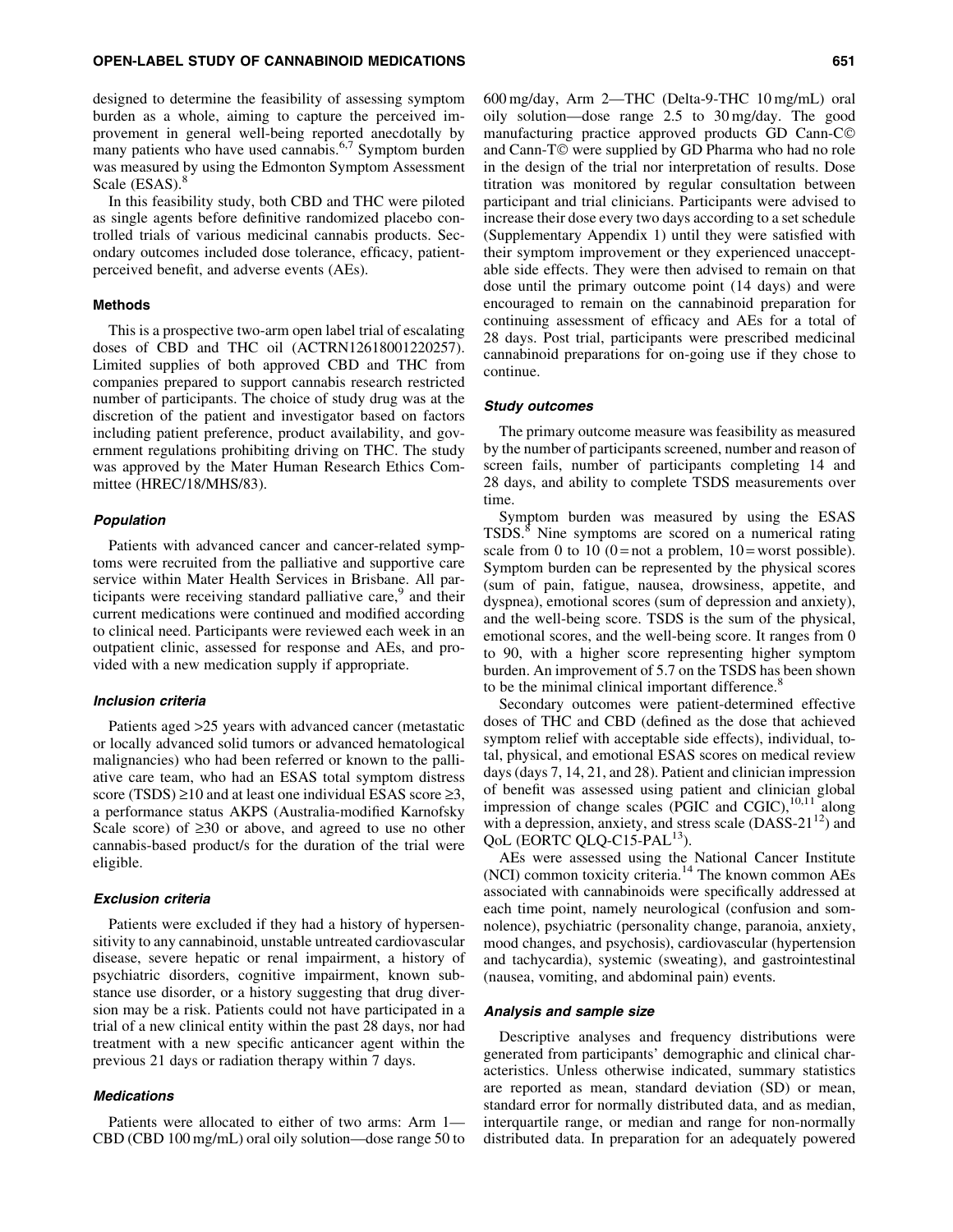randomized controlled trial, we defined response as a  $\geq 6$ point reduction in TSDS at day 14.<sup>8</sup> TSDS and components of ESAS at day 14 were compared with baseline using a paired *t* test. Other comparisons were made using a paired *t* test for normally distributed data and Wilcoxon's rank sum test for non-normally distributed data. Median survival was estimated using the Kaplan–Meier product limit method. Statistical significance was set at  $p \le 0.05$ . Participants were constituted of a convenience sample. Sample size in this study was limited by availability of the medications supplied.

Study data were entered into a custom-built REDCap database [\(https://www.project-redcap.org](https://www.project-redcap.org)) and analyzed using Stata 13 StataCorp. 2013. Stata Statistical Software: Release 13. College Station, TX: StataCorp LP).

#### Results

# **Feasibility**

Patient flow is shown in Figure 1. Thirty-three people were approached to participate in the study, 27 were screened for eligibility and 21 subjects consented to trial either CBD  $(n=16)$  or THC  $(n=5)$  for a four-month time period. Eighteen participants completed the primary outcome measure (TSDSs) on day 14 (3 withdrawals, 1 on THC) and a further 10 participants (62% of total, 4 on THC) withdrew by day 28. Reasons for withdrawal were noncompliance (2/21), unacceptable side effects (1/21, drowsiness), and clinical deterioration (6/21). Four participants withdrew consent. Three participants requested ongoing medicinal cannabis poststudy.

#### Participant characteristics

The baseline characteristics of participants are given in Table 1. The majority of participants were female (14/21). Most participants had breast cancer as their primary diagnosis. Four of 21 participants tested positive for THC on the urine cannabis pretrial screen (Table 1). All but one participant (20/21) were on an opioid medication at some stage during the study, 8/21 were taking benzodiazepines, and 9/21 were on corticosteroids. The average number of medications per participant was seven. All were receiving standard care from the palliative care team. The median performance status at baseline was 70/100 (range 50–90). The median survival from start of study was 143 days (95% CI 57 days—not estimable) at the census point (4 months after completion of the last participant); six participants died within 1 month of study completion.

#### Dose tolerance

The median maximum tolerated dose of CBD was 300 mg/ day (range 100–600 mg) whereas the median maximum tolerated dose of THC was 10 mg/day (range 5–30 mg).

# Response

Nine of 21 patients (43%) met the definition of response (>6 point reduction in TSDS). One participant on CBD had a dramatic improvement in TSDS (-40 points) and seven reported worsening symptom scores (Fig. 2).

Across all patients, there was no significant change in ESAS TSDS from baseline to day 14 (mean [SD] change =  $-5.8$  [14.7],  $n = 18$ ,  $p = 0.11$ ). There was no improvement in the physical subscale of ESAS (mean  $[SD]$  change  $=-2.6$ [8.7],  $n=18$ ,  $p=0.23$ ) or well-being score (mean [SD] change =  $-0.3$  [2.6],  $n = 18$ ,  $p = 0.65$ ). There was a significant improvement on the emotional subscale (mean [SD] change =  $-2.9$  [4.6],  $n = 18$ ,  $p = 0.01$ ).



FIG. 1. Consort diagram.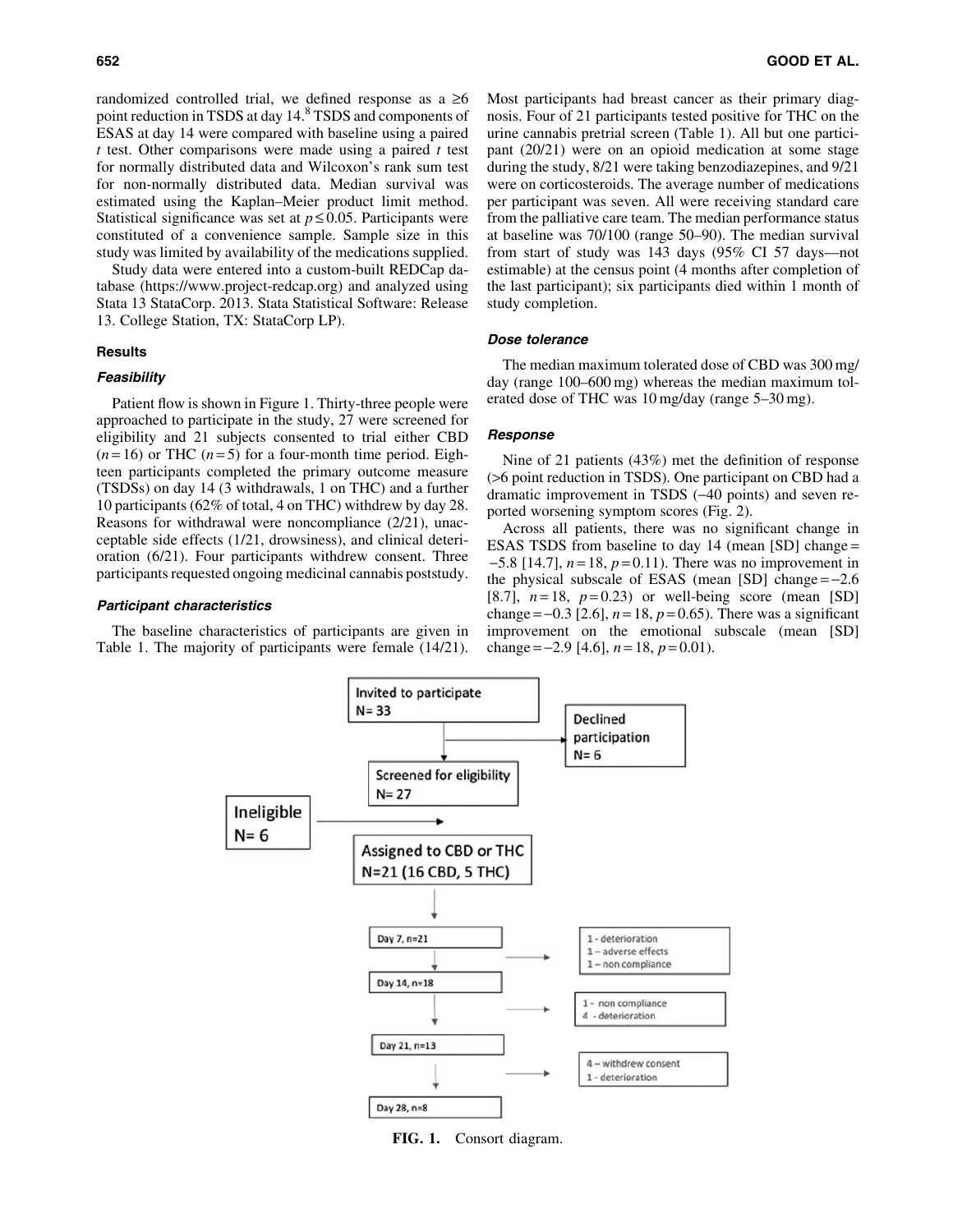# OPEN-LABEL STUDY OF CANNABINOID MEDICATIONS 653

|  |  |  | TABLE 1. BASELINE CHARACTERISTICS $(N=21)$ |  |
|--|--|--|--------------------------------------------|--|
|--|--|--|--------------------------------------------|--|

| Sex, male/female %                  | 33.3/66.7                      |
|-------------------------------------|--------------------------------|
| Age, mean (SD)                      | 57.5 (12.4) years              |
| OME (median, range)                 | $140 \,\mathrm{mg}$ (0-800 mg) |
| THC urine test<br>positive, $n(\%)$ | 4 (19)                         |
| Drug allocation,<br><b>CBD/THC</b>  | 16/5                           |
| AKPS (median, range)                | $70(50-90)$                    |
| TSDS (mean, SD, range)              | 41.1 (16.52, 14–64)            |
| Cancer, $n$ (%)                     | <b>Breast</b> 7 (33)           |
|                                     | Prostate $4(19)$               |
|                                     | Colorectal 3 (14)              |
|                                     | Gynecological 2 (10)           |
|                                     | Pancreas 2 (10)                |
|                                     | Hematological 1 (5)            |
|                                     | Bone/soft tissue 1 (5)         |
|                                     | Unknown primary 1 (5)          |
| Prior cancer                        | Chemotherapy 16 (76)           |
| treatment, $n(\%)$                  | Immunotherapy 3 (14)           |
|                                     | Hormone therapy $5(24)$        |
|                                     | RT 15 (71)                     |
|                                     | Surgery $13(62)$               |
| Ongoing cancer                      | 12 (57)                        |
| treatment, $n$ $(\%)$               |                                |
| Median survival                     | 143 days (95% CI 57 days-      |
| (from start of study)               | not estimable)                 |
|                                     |                                |

CBD, cannabidiol; OME, oral morphine equivalent; SD, standard deviation; THC, tetrahydrocannabinol; TSDS, total symptom distress score.

The individual symptoms showing the greatest improvement from baseline were anxiety, depression, and appetite (Table 2).

The median (range) oral morphine equivalent (OME) opioid dose at baseline was 140 mg/day (range 0–800, *n* = 21) and 95 mg/day  $(0-370, n=18)$  at day 14. In the 18 partici-



#### Impression of benefit, anxiety/depression, and QoL

At day 14, 8 of 18 (44.4%) participants reported a PGIC score of 4 or more—reflecting an overall improvement in their condition since starting cannabis. The remainder reported no change or that their condition was worse. The clinician-assessed CGIC at day 14 scored 50% of patients as having had some improvement in their condition, with the remainder having no change or worse.

For the 17 participants who completed the DASS-21 at day 14, the median (range) depression score decreased from 3 (0– 11) at baseline to 2 (0–18) at day 14,  $p = 0.04$ , with the median stress score decreasing from 6 (0–21) at baseline to 3 (0–20) at day  $14$ ,  $p = 0.046$ . The median anxiety score did not have a significant change. The total median DASS scores decreased from 13 (2–40) to 8 (0–50),  $p = 0.047$ . There was no change in overall QoL as measured by the EORTC.

#### Adverse events

The most common AEs reported as worse than baseline at any stage during the study were drowsiness, worsening mood, hypertension, nausea/vomiting, and abdominal pain (Table 3). No AE greater than grade 2 was reported.

### **Discussion**

This pilot study was designed to assess feasibility of using global symptom burden measures to assess response to medicinal cannabis, to determine median tolerated doses of CBD and THC, and to document AEs in preparation for a series of randomized controlled trials of CBD, THC, and their



FIG. 2. Waterfall plot of response per patient (*n* = 18) at day 14. The lower horizontal line represents a change in TSDS of -6, the defined primary endpoint of the study. TSDS, total symptom distress score.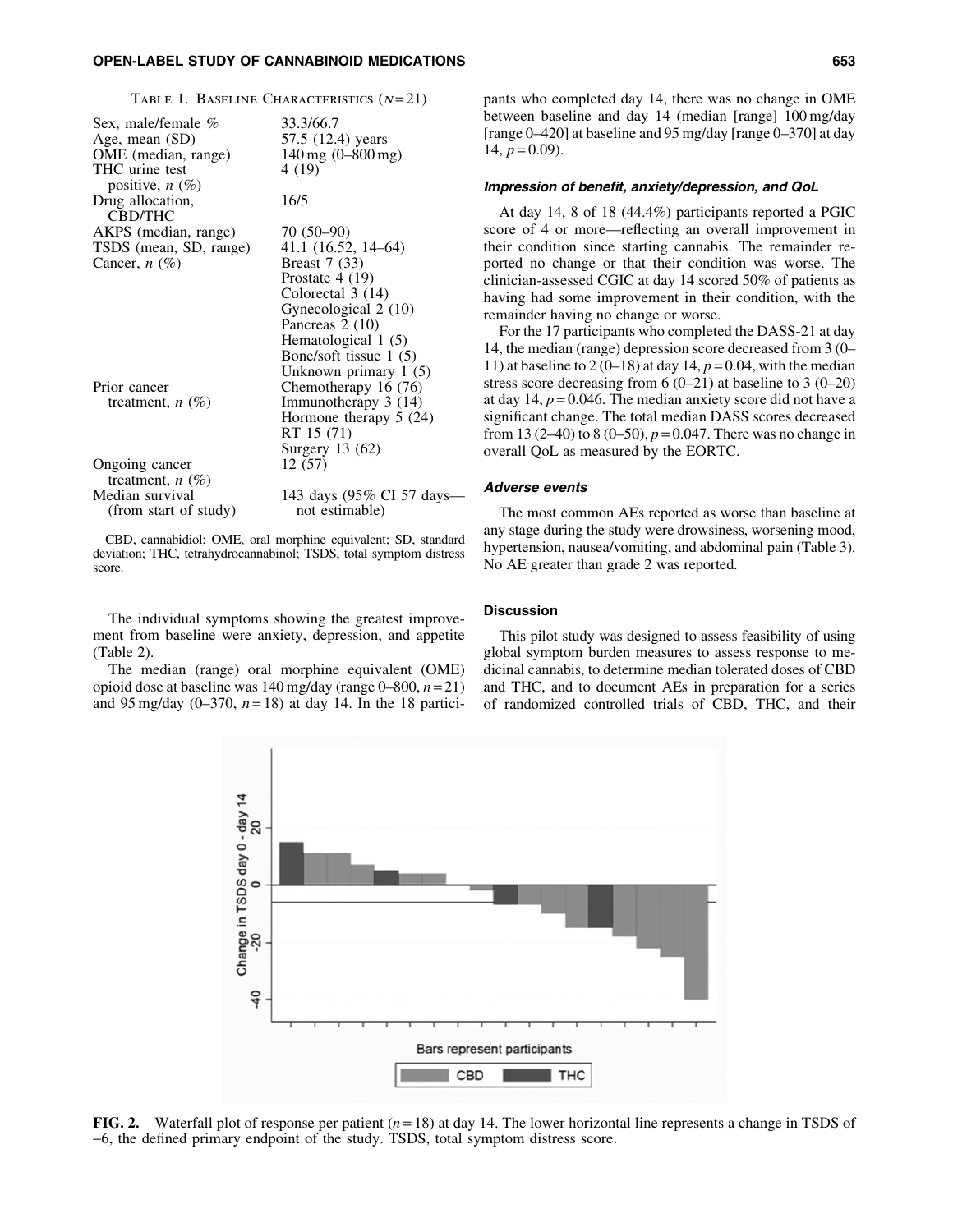|                            | TABLE 2. CHANGES IN SCORES FOR INDIVIDUAL EDMONTON SYMPTOM ASSESSMENT SCALE ITEMS |  |  |  |  |
|----------------------------|-----------------------------------------------------------------------------------|--|--|--|--|
| FROM DAYS 0 TO 14 $(N=18)$ |                                                                                   |  |  |  |  |

| Variable            | Mean change (95% CI)         | Median (IQR change)     | Range     |  |
|---------------------|------------------------------|-------------------------|-----------|--|
| Pain                | $-0.61$ (-1.78 to 0.56)      | $-1.0$ (-2.0 to 0.0)    | $-6$ to 4 |  |
| Tiredness           | $-0.17$ ( $-1.50$ to 1.17)   | $0.0$ (-1.0 to 1.0)     | $-8$ to 6 |  |
| Nausea              | $-0.56$ ( $-1.91$ to 0.79)   | $-0.5$ ( $-3.0$ to 1.0) | $-5$ to 6 |  |
| Shortness of breath | $-0.5$ ( $-1.59$ to 0.59)    | $0.0$ (-2.0 to 0.0)     | $-4$ to 4 |  |
| Drowsiness          | $0.22$ (-0.92 to 1.37)       | $0.5$ (-1.0 to 1.0)     | $-4$ to 5 |  |
| Appetite            | $-0.94$ ( $-1.90$ to 0.01)   | $-1.0$ (-2.0 to 1.0)    | $-4$ to 2 |  |
| Anxiety             | $-1.61$ (-2.92 to $-0.30$ )* | $-1.0$ (-4.0 to 0.0)    | $-7$ to 3 |  |
| Depression          | $-1.33$ (-2.50 to -0.16)**   | $-1.0$ (-2.0 to 0.0)    | $-8$ to 3 |  |
| Well-being          | $-0.28$ (-1.56 to 1.01)      | $0.0$ (-2.0 to 1.0)     | $-7$ to 4 |  |

 $*_{p} = 0.02$ .

 $*$ *\*p* = 0.03.

IQR, interquartile range.

combinations. It was not powered to measure efficacy, with the sample size being dependant on product supplies available.

We confirmed feasibility in that participants were recruited within a short time period, and 86% were able to complete the primary outcome measure at day 14. The mean reduction in TSDS of 5.8 at day 14 in this study is consistent with that shown by Hui et al. $8$  when measuring symptom improvement and suggests that our chosen outcome measure is appropriate. A response rate of just <50% is perhaps less than would have been anticipated in an open label study considering the anticipated placebo effect. An interesting finding was the improvement in emotional ESAS scores. Whether this was a consequence of trial participation and regular follow-up or of medicinal cannabis is unknown and can only be confirmed within the context of a larger placebo-controlled trial.

The majority of patients received the CBD product with a median end dose of 300 mg/day. CBD has been predominately studied in refractory childhood epilepsies using doses of  $20 \text{ mg/kg}$ .<sup>15</sup> This is one of the first trials to study higher dose CBD products in advanced cancer patients. The medication was generally well tolerated, the major adverse effect being drowsiness that seemed dose related and improved with a dose reduction. The adverse effect profile is consistent with

Table 3. Number of Adverse Events Graded Worse than at Baseline

|                       |   |   |                             | Days Days Days Days | Total:<br>Adverse event 1-7 8-14 15-21 22-28 CBD and THC |
|-----------------------|---|---|-----------------------------|---------------------|----------------------------------------------------------|
| Confusion             | 2 |   |                             |                     |                                                          |
| Somnolence            | 5 | 3 | $\mathcal{D}_{\mathcal{L}}$ |                     |                                                          |
| Personality<br>change |   |   |                             |                     |                                                          |
| Paranoia              |   |   |                             |                     | 2                                                        |
| Anxiety               | 2 | 2 |                             |                     | 5                                                        |
| Mood                  |   | 3 |                             | 2                   | 6                                                        |
| Psychosis             |   |   |                             |                     |                                                          |
| Hypertension          |   | 3 | 2                           |                     | 6                                                        |
| Tachycardia           | 2 |   |                             |                     | 4                                                        |
| Sweating              |   |   |                             |                     | 2                                                        |
| <b>Nausea</b>         | 3 |   |                             |                     |                                                          |
| Vomiting              | 3 | 2 | 2                           |                     |                                                          |
| Abdominal<br>pain     | 3 | 3 |                             |                     | 6                                                        |

other studies in highlighting drowsiness and nausea.<sup>4</sup> In some patients, CBD appeared to lead to a marked improvement in total symptom distress, whereas others had no discernible benefit. The number of patients in this study receiving THC was too small to make any meaningful conclusions.

This study protocol is novel in that it assesses total symptom distress rather than individual symptoms. In a recent study of THC/CBD oromucosal spray medication, although there was no significant difference in pain scores, the patient global impression of change showed a significant difference between groups. $4$  We are hypothesizing that any benefit of medicinal cannabis may be in holistic well-being rather than limited to a single symptom. This study has demonstrated that ESAS TSDS is a feasible and practical measure to assess participant change in symptom distress over time. It has also confirmed the benefit of including emotional well-being subscales.

The major limitations of this study are the small sample size and lack of placebo. The participants were heterogeneous and had complex clinical pictures consistent with their advanced disease and various treatment protocols. Although the median baseline performance status of participants was high (median AKPS 70), the median survival of around five months demonstrates that most patients enrolled had a poor prognosis and clearly fitted the definition of palliative care.

This study has shown that trials of medicinal cannabis in advanced cancer patients undergoing palliative care are feasible. The doses of THC and CBD used in this study were generally well tolerated and the outcome measure of ESAS TSDS is promising as a measure of overall symptom benefit. However, these results need to be replicated within a placebocontrolled trial to test the true effect of medicinal cannabis in this patient population. With the current state of knowledge, we suggest that medicinal cannabis in this patient population should always be prescribed within the context of a clinical trial or through prospective data collection, whereby efficacy and side effects can be monitored in a controlled manner.

#### Funding Information

This research was funded by NHMRC MRFF grant APP1152232.

# Author Disclosure Statement

No competing financial interests exist.